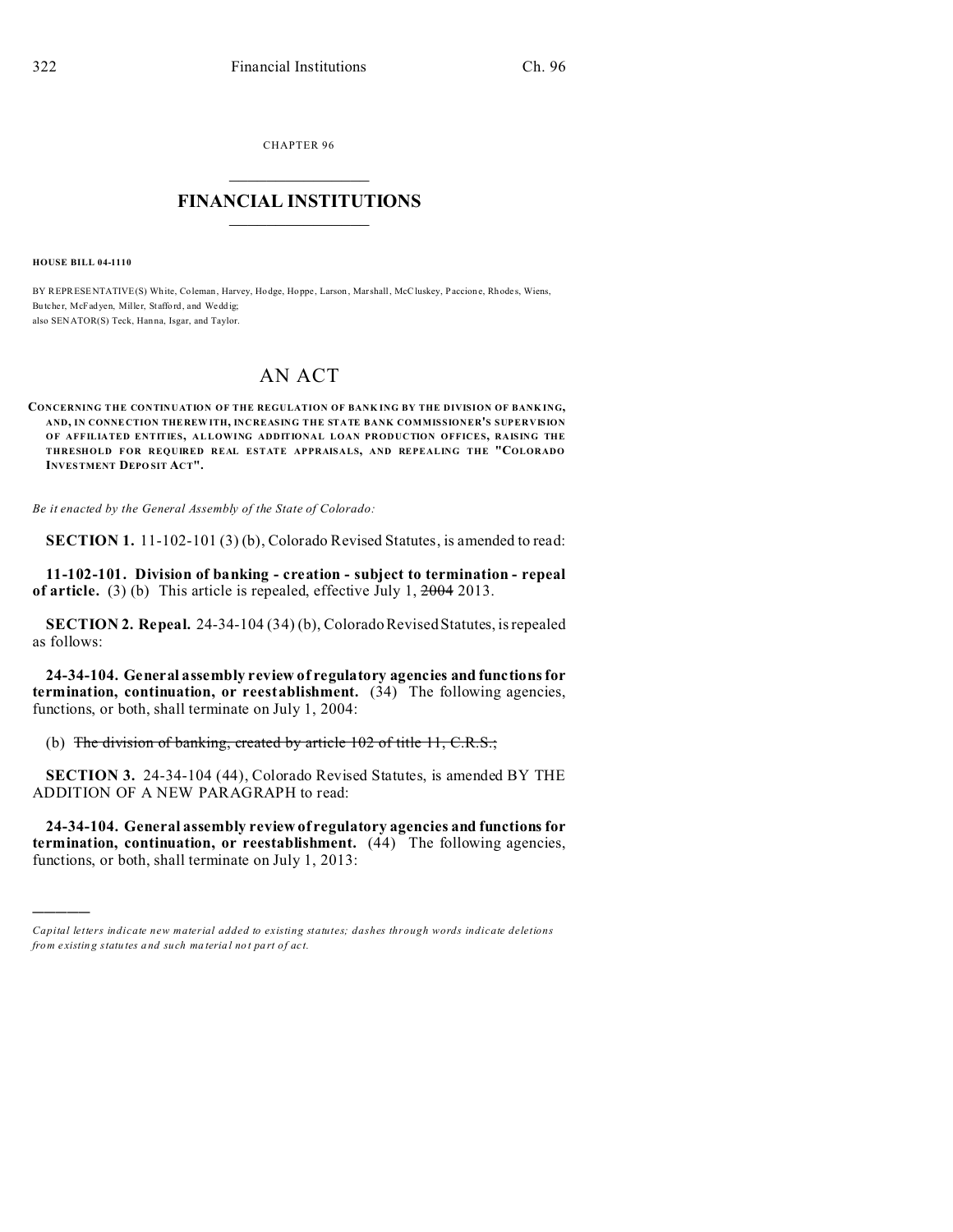(g) THE DIVISION OF BANKING, CREATED BY ARTICLE 102 OF TITLE 11, C.R.S.

**SECTION 4.** 11-102-301 (3) (a) and (3) (f) (I), Colorado Revised Statutes, are amended to read:

**11-102-301. Examinations and examiner's reports.** (3) (a) The commissioner, if he or she deems it necessary or if required by the banking board, may examine the books and records of the controlling shareholder of a state bank and any affiliated entities of the controlling shareholder, AS WELL AS ANY RELATIONSHIP AMONG THE CONTROLLING SHAREHOLDER AND ITS AFFILIATED ENTITIES, for the purpose of determining the safety and soundness of the state bank.

(f) For purposes of this subsection (3):

(I) "Affiliated entity" or "affiliate" means an entity in control of a controlling shareholder OR AN ENTITY CONTROLLED BY A CONTROLLING SHAREHOLDER.

**SECTION 5.** 11-105-101 (1), Colorado Revised Statutes, is amended to read:

**11-105-101. Branch banks and practices prohibited.** (1) Any bank, upon application to and approval by the banking board, may operate one OR MORE loan production office OFFICES as defined by the banking board.

**SECTION 6.** 11-105-401 (1) (d), Colorado Revised Statutes, is amended to read:

**11-105-401. Acquisition of property to satisfy indebtedness.** (1) A state bank may take property of any kind to satisfy, in whole or in part, or to protect indebtedness previously created in good faith by it. Property acquired by a state bank to apply on an indebtedness to a state bank shall be held subject to the following limitations:

(d) The property shall be entered on the books at not more than cost or fair market value, whichever is less, except as otherwise provided by the banking board. Each bank maintaining property acquired to satisfy indebtedness will obtain an initial written appraisal and subsequent appraisals as to fair market value by a qualified independent appraiser or such other person as the banking board may approve. Such subsequent appraisals shall be obtained pursuant to rules of the state banking board; except that, for purposes of this paragraph (d), an appraisal, as defined in section 12-61-702 (1), C.R.S., by an appraiser certified, licensed, or registered pursuant to section 12-61-708, C.R.S., shall not be required on properties initially valued pursuant to this paragraph (d) at one TWO hundred FIFTY thousand dollars or less. If such appraiser or other person approved by the banking board certifies in writing such appraiser's or other person's opinion that the fair market value has not declined, this opinion may be substituted for a subsequent appraisal.

**SECTION 7. Repeal.** Article 37 of title 11, Colorado Revised Statutes, is repealed.

**SECTION 8.** 39-22-104 (4) (a.5), Colorado Revised Statutes, is amended to read: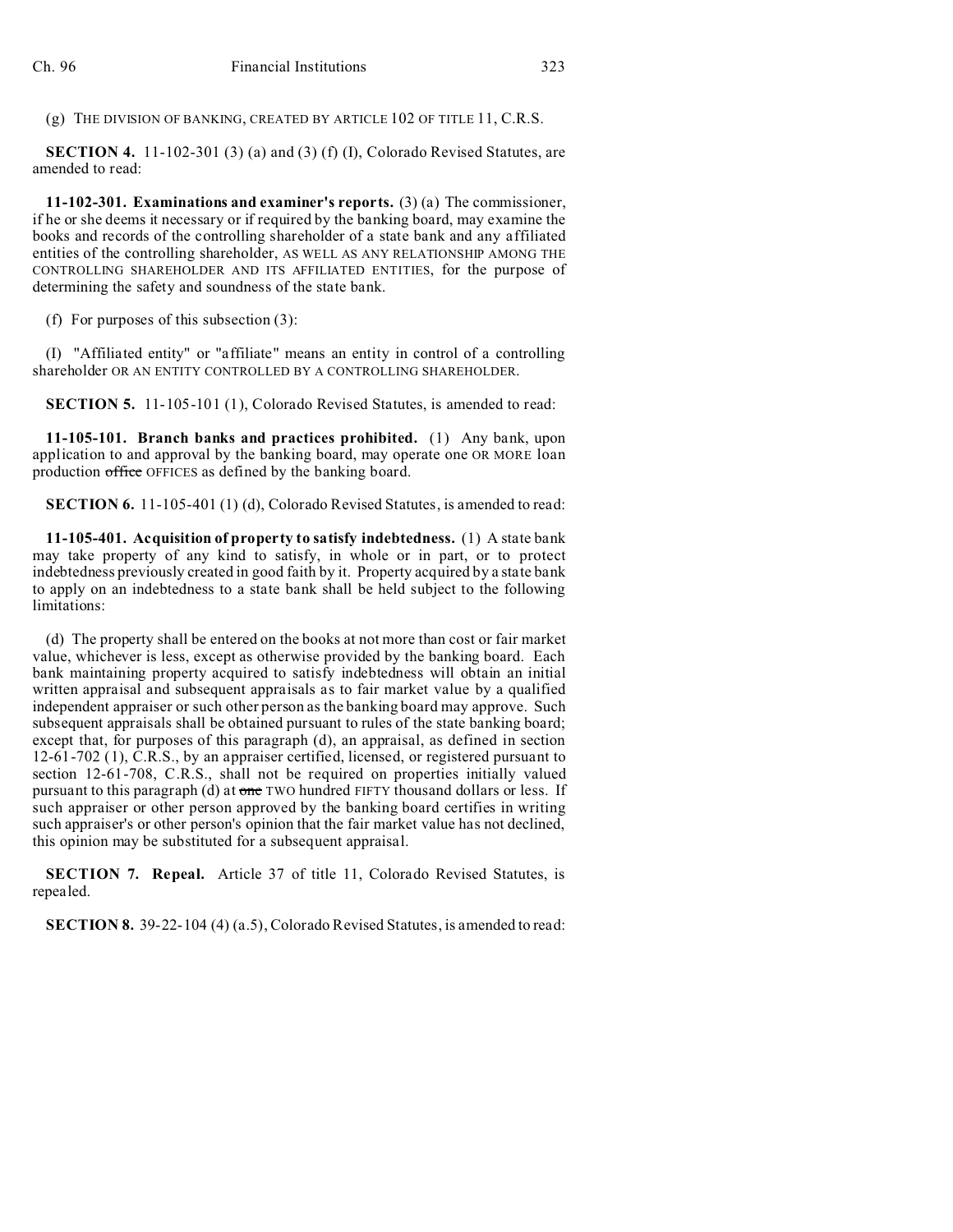## **39-22-104. Income tax imposed on individuals, estates, and trusts - single rate - definitions.** (4) There shall be subtracted from federal taxable income:

(a.5) For income tax years commencing on and after January 1, 1990, an amount equal to any interest income earned on Colorado investment deposits issued by qualified financial institutions pursuant to article 37 of title 11, C.R.S., AS THAT ARTICLE EXISTED PRIOR TO ITS REPEAL ON JULY 1, 2004, to the extent included in federal taxable income, but not to exceed twenty thousand dollars in any taxable year;

**SECTION 9.** 11-10.5-103 (2), Colorado Revised Statutes, is amended to read:

**11-10.5-103. Definitions.** As used in this article, unless the context otherwise requires:

(2) "Bank" means any bank organized or chartered under articles  $1$  to  $11$  or  $22$ 10.5 OR 101 TO 109 of this title or any bank organized or chartered under chapter 2 of Title 12 of the United States Code. For purposes of section 11-10.5-104 and 11-10.5-111 (1) only, the definition of "bank" also includes those banks chartered under the laws of other states.

**SECTION 10.** 11-37.5-103 (15) (b), Colorado Revised Statutes, is amended to read:

**11-37.5-103. Definitions.** As used in this article, unless the context otherwise requires:

(15) "Supervisory agency" means any of the following:

(b) The commissioner and the department, for purposes of administering and enforcing this article and the "Colorado Banking Code",  $of 1957"$ , articles  $+ to 11$ , 22, and 23 101 TO 109 of this title;

**SECTION 11.** 11-37.5-104, Colorado Revised Statutes, is amended to read:

**11-37.5-104. Scope and applicability - construction in harmony with banking law.** This part 1 and part 2 of this article set forth the terms and conditions under which a foreign or domestic financial institution may do business in Colorado as a state-chartered foreign capital depository. All provisions of the "Colorado Banking Code", of  $1957$ ", articles  $\overline{1}$  to  $11, 22,$  and  $23$  101 TO 109 of this title, shall apply to such institutions except to the extent of any conflict with the provisions of this article, in which case the provisions of this article shall control.

**SECTION 12.** 11-37.5-107, Colorado Revised Statutes, is amended to read:

**11-37.5-107. Effect of injunction, rule, or order.** An injunction, rule, or order issued under this article, including without limitation section 11-37.5-501 or 11-37.5-502, supersedes any conflicting provision of this article or of the "Colorado Banking Code",  $\sigma f$  1957", articles  $\pm$  to 11, 22, and 23 101 TO 109 of this title.

**SECTION 13.** 11-37.5-111 (1) (a), Colorado Revised Statutes, is amended to read: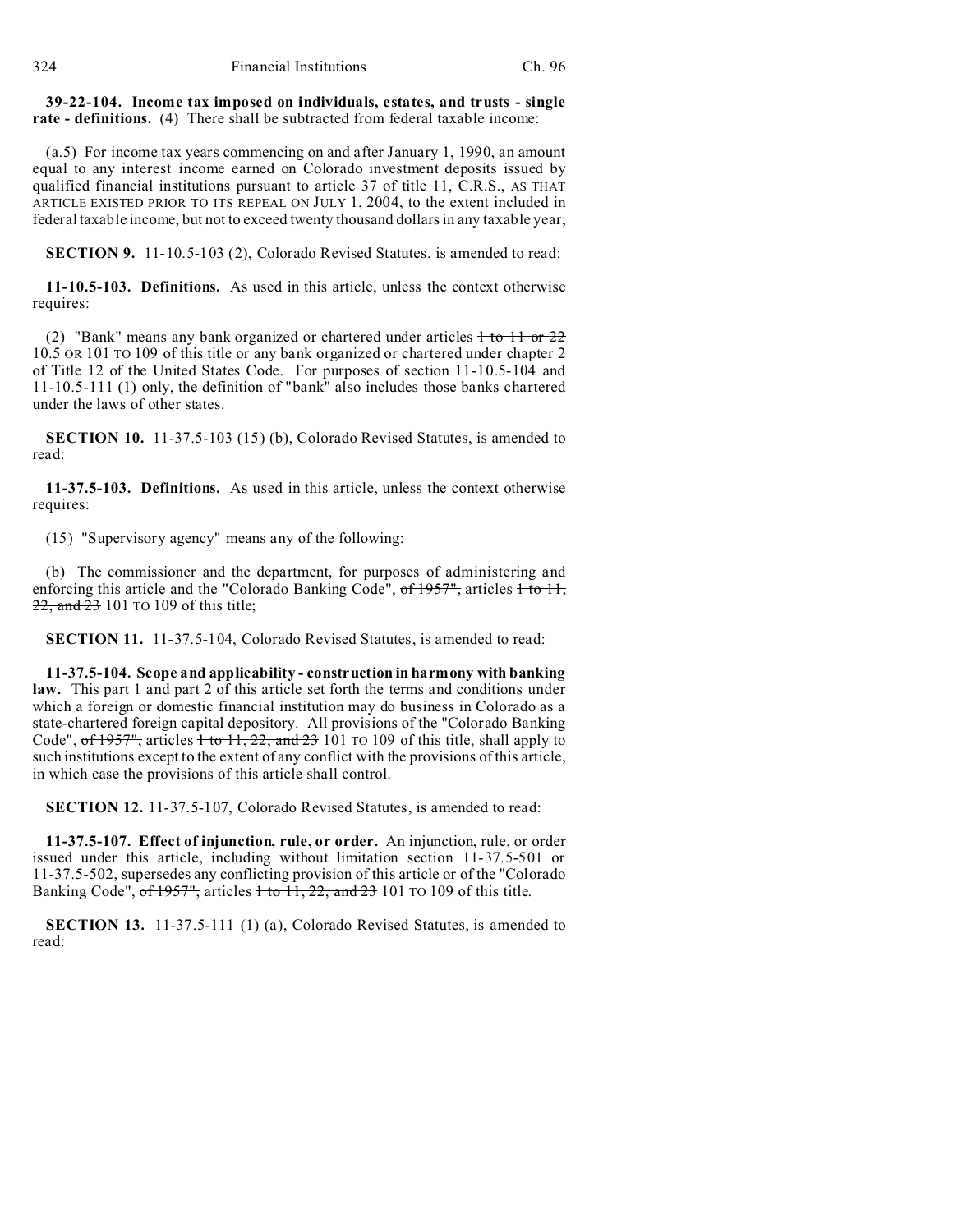**11-37.5-111. Suspension, revocation, and restoration of charter.** (1) The board may suspend or revoke the charter of a depository if the board finds that the depository or any director, executive officer, or controlling person of the depository has:

(a) Violated any provision of this article or any rule validly adopted pursuant to this article or the "Colorado Banking Code",  $of 1957"$ , articles  $1 to 11, 22, and 23$ 101 TO 109 of this title;

**SECTION 14.** 11-37.5-121 (3), Colorado Revised Statutes, is amended to read:

**11-37.5-121. Sale or transfer of charter prohibited - penalty.** (3) Nothing in this section shall be construed to prohibit the sale or transfer of corporate shares of a foreign capital depository; except that the sale of control of an existing foreign capital depository shall be subject to the change-of-control provisions of the "Colorado Banking Code". of 1957".

**SECTION 15.** 11-71-102 (3) (a) (II), Colorado Revised Statutes, is amended to read:

**11-71-102. Definitions.** As used in this article, unless the context otherwise requires:

(3) (a) "Depository institution" means:

(II) A trust company or other institution that is chartered pursuant to article  $23\,109$ of this title.

**SECTION 16.** 11-37.5-109 (1) (c) (I), Colorado Revised Statutes, is amended to read:

**11-37.5-109. Charter eligibility and application requirements.** (1) In order to lawfully conduct business in Colorado as a foreign capital depository, a person intending to own or operate a depository shall:

(c) Submit an application to the board on a form provided by the commissioner and accompanied by:

(I) A SET OF FINGERPRINTS AND documents certifying that the identity of each director, executive officer, and controlling person of the proposed depository has been verified by means of a background check;

**SECTION 17.** 11-37.5-110 (4), Colorado Revised Statutes, is amended to read:

**11-37.5-110. Charter application - grounds for denial.** (4) The board may authorize the commissioner to conduct or obtain from the Colorado bureau of investigation or a private investigative service a background check on FORWARD THE FINGERPRINTS OF any director, executive officer, or controlling person of the applicant TO THE COLORADO BUREAU OF INVESTIGATION FOR THE PURPOSE OF CONDUCTING A STATE AND NATIONAL FINGERPRINT-BASED CRIMINAL HISTORY RECORD CHECK UTILIZING RECORDS OF THE COLORADO BUREAU OF INVESTIGATION AND THE FEDERAL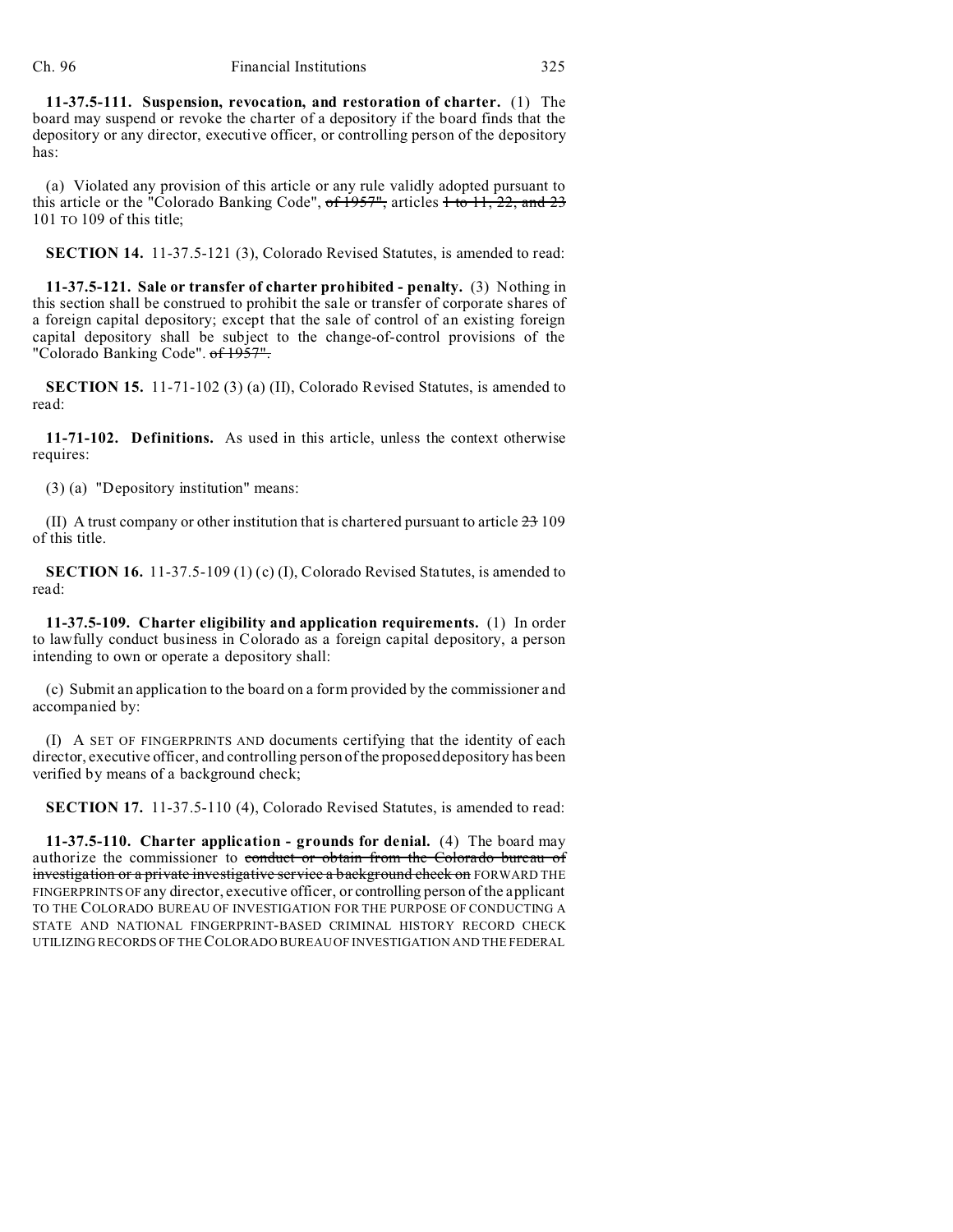BUREAU OF INVESTIGATION for the purposes of determining whether an applicant is of good character. NOTHING IN THIS SUBSECTION (4) SHALL PRECLUDE THE COMMISSIONER FROM MAKING FURTHER INQUIRIES INTO THE BACKGROUND OF THE APPLICANT.

**SECTION 18.** 11-37.5-403, Colorado Revised Statutes, is amended to read:

**11-37.5-403. State revenue - assessment - collection - distribution.** (1) A foreign capital depository shall pay to the department of revenue on June 15 and December 15 of each year a fee that is equal to one-quarter of one percent of the total value of assets on deposit or in a safe deposit box, resulting in a total annual rate of assessment of one-half of one percent. THE TOTAL VALUE OF ASSETS ON DEPOSIT SUBJECT TO THE ONE-QUARTER OF ONE PERCENT ASSESSMENT SHALL BE DETERMINED UNDER SUBSECTION (2) OF THIS SECTION. THE DEPARTMENT OF REVENUE SHALL TRANSMIT such fees shall be paid to the state treasurer, who shall credit the same to the general fund of the state.

(2) The basis of the value ascribed to each asset is:

(a) For currency, THE AVERAGE OF THE HIGHEST DAILY BALANCES OF the United States dollar exchange value of the currency on deposit on the date of assessment FOR THE PERIODS FROM JUNE 1 TO NOVEMBER 30, AND FROM DECEMBER 1 TO MAY 30;

(b) For gold, silver, platinum, and other precious metals held in precious metals accounts, as defined in section 11-37.5-127, THE AVERAGE OF THE HIGHEST DAILY BALANCES BASED ON the spot market price as published in the "Wall Street Journal" on the date of assessment FOR THE PERIODS FROM JUNE 1 TO NOVEMBER 30, AND FROM DECEMBER 1 TO MAY 30: or

(c) The market value of other tangible personal property held in safe deposit boxes or other accounts at the time of the assessment, as determined by the depository using a method approved by the commissioner. THE METHOD APPROVED BY THE COMMISSIONER SHALL NOT REQUIRE DAILY APPRAISALS, SHALL TAKE INTO ACCOUNT THE CHANGES IN APPRAISED VALUE WHEN THEY ARE SUBSTANTIAL, AND SHALL AVERAGE THE VALUE OF NEWLY DEPOSITED OR RECENTLY WITHDRAWN PROPERTY OVER THE SIX-MONTH ASSESSMENT PERIOD IN A MANNER SIMILAR TO THAT ESTABLISHED IN PARAGRAPHS (a) AND (b) OF THIS SUBSECTION (2). The depository shall submit to the department of revenue within sixty days after the appraisal a report that documents the method and calculations of the appraisal.

(d) FOR ANY DISPUTES UNDER THIS SECTION OR OTHERWISE REGARDING THE DETERMINATION OF THE VALUE ASCRIBED TO EACH ASSET, THE INTERPRETATION OF THIS SECTION MADE BY A FINAL DETERMINATION OF THE EXECUTIVE DIRECTOR OF THE DEPARTMENT OF REVENUE SHALL BE GRANTED DEFERENCE BY THE COURTS, AND THE INSTITUTION SHALL BEAR THE BURDEN OF SHOWING BY CLEAR AND CONVINCING EVIDENCE THAT THE EXECUTIVE DIRECTOR'S DETERMINATION IS IN ERROR.

**SECTION 19. Effective date.** Section 18 of this act shall take effect on June 1, 2004, and the remaining sections shall take effect upon passage.